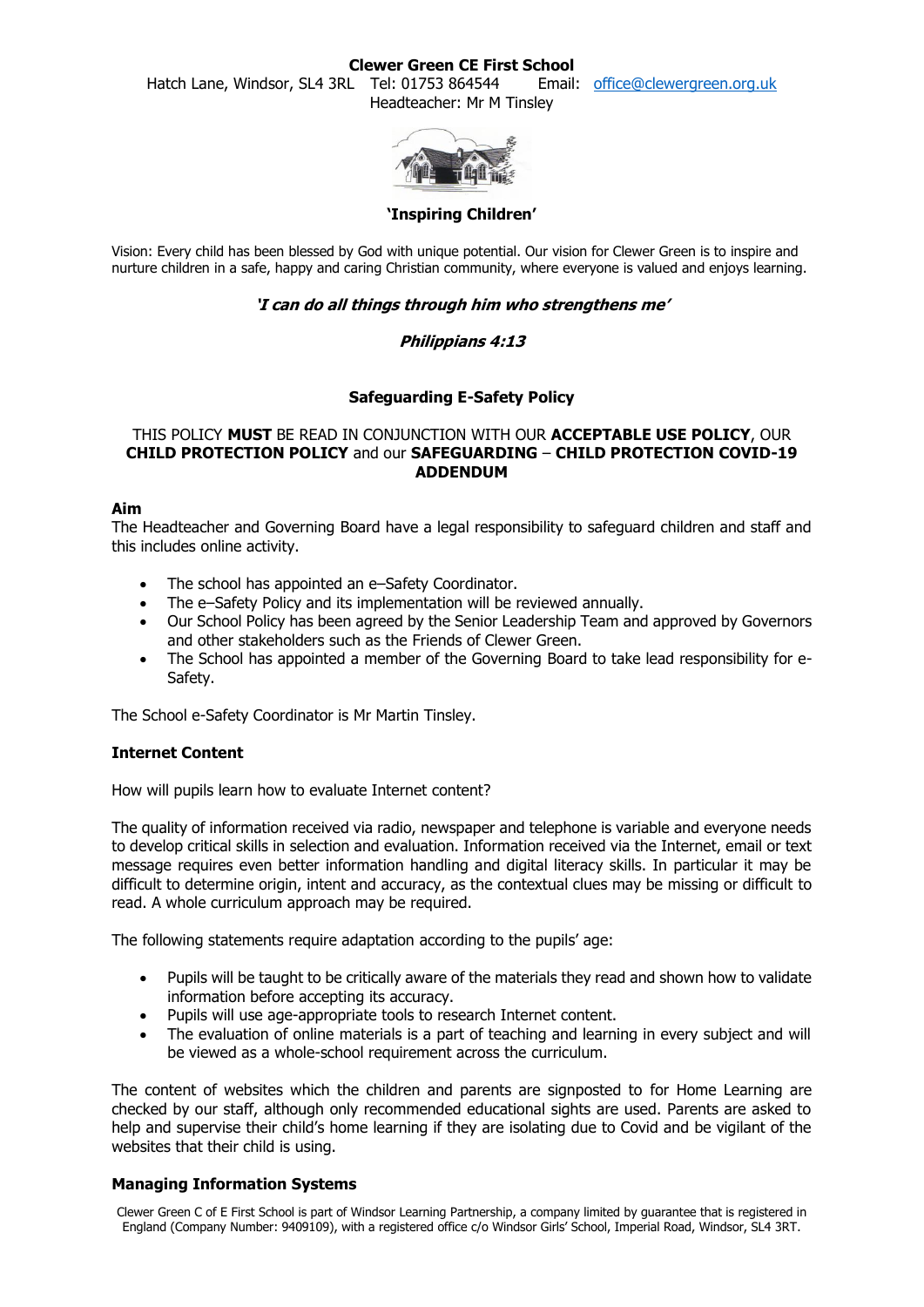### How will information systems security be maintained?

It is important to review the security of the whole system from user to Internet. This is a major responsibility that includes not only the delivery of essential learning services but also the personal safety of staff and pupils.

ICT security is a complex issue which cannot be dealt with adequately within this document.

Local Area Network (LAN) security issues include:

- Users must act reasonably e.g. the downloading of large files during the working day will affect the service that others receive.
- Users must take responsibility for their network use.
- Workstations should be secured against user mistakes and deliberate actions.
- Servers must be located securely and physical access restricted.
- The server operating system must be secured and kept up to date.
- Virus protection for the whole network must be installed and current.
- Access by wireless devices must be proactively managed and secured with a minimum of WPA2 encryption.

Wide Area Network (WAN) security issues include:

Broadband firewalls are configured to prevent unauthorised access between schools.

The Schools Broadband network is protected by a cluster of high performance firewalls and managed by Key Network Solutions (KNS).

- The security of the school information systems and users will be reviewed regularly.
- Virus protection will be updated regularly.
- Portable media may not be used without specific permission followed by an anti-virus / malware scan.
- Unapproved software will not be allowed in work areas or attached to email.
- Files held on the school's network will be regularly checked.
- The ICT coordinator/network manager will review system capacity regularly.
- The use of user logins and passwords to access the school network will be enforced.

### How will email be managed?

Email is an essential means of communication for both staff and pupils. Directed email use can bring significant educational benefits; interesting projects between schools in neighbouring villages and in different continents can be created, for example.

The implications of email use for the school and pupils need to be thought through and appropriate safety measures put in place. Unregulated email can provide routes to pupils that bypass the traditional school boundaries.

A central question is the degree of responsibility that can be delegated to individual pupils as once email is available it is difficult to control. Restriction of incoming and outgoing email to approved addresses and filtering for unsuitable content is possible. In the school context (as in the business world), email should not be considered private and most schools and many firms reserve the right to monitor email. There is a balance to be achieved between necessary monitoring to maintain the safety of pupils and staff and the preservation of human rights, both of which are covered by recent legislation. It is important that staff understand they should be using a work provided email account to communicate with parents/carers, pupils and other professionals for any official school business. This is important for confidentiality and security and also to safeguard members of staff from allegations.

- Pupils may only use approved email accounts for school purposes.
- Pupils must immediately tell a designated member of staff if they receive offensive email.
- Pupils must not reveal personal details of themselves or others in email communication, or arrange to meet anyone without specific permission from an adult.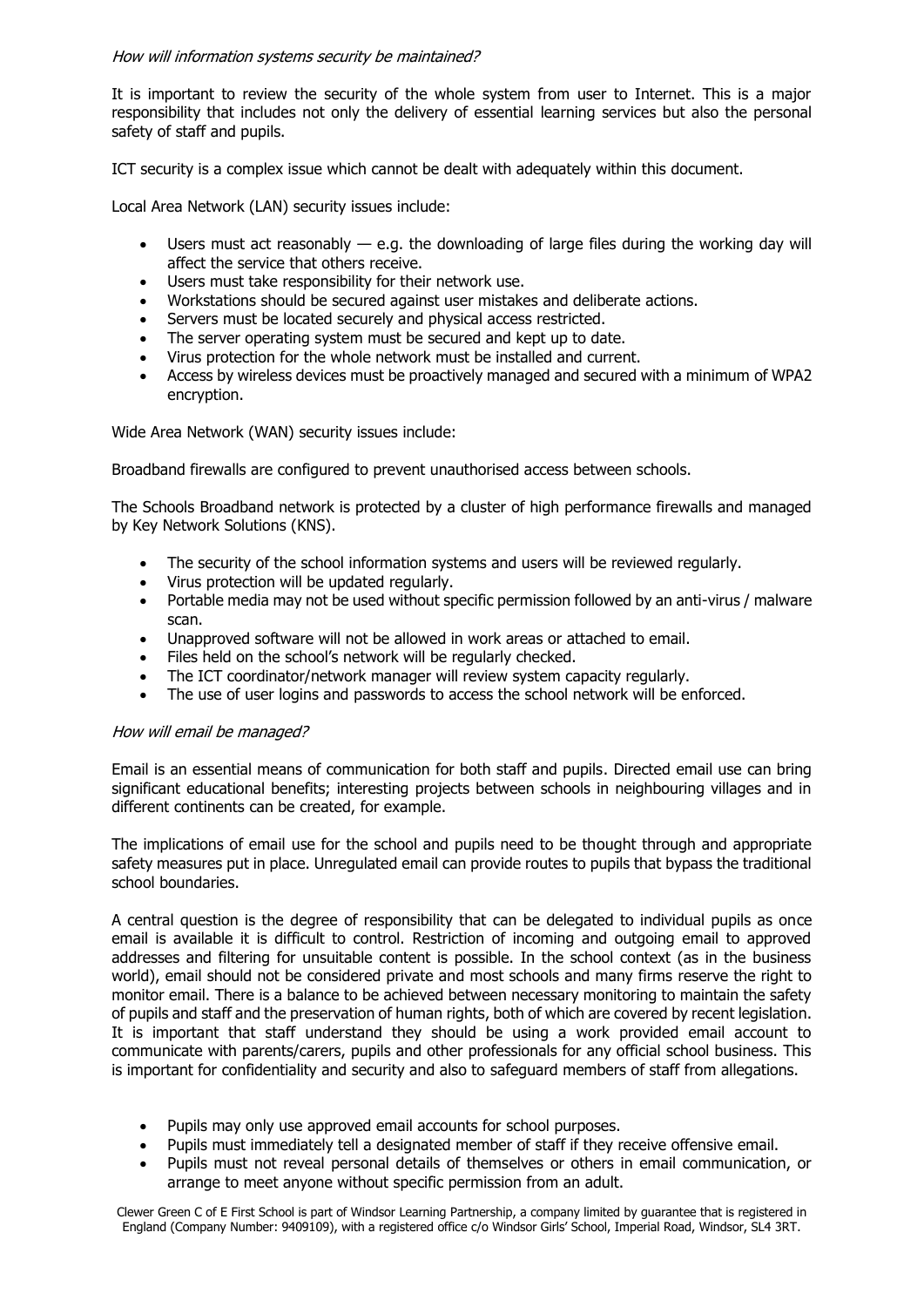- Staff will only use official school provided email accounts to communicate with pupils and parents/carers, as approved by the Senior Leadership Team.
- Access in school to external personal email accounts may be blocked.
- Excessive social email use can interfere with learning and will be restricted.
- Email sent to external organisations should be written carefully and authorised before sending, in the same way as a letter written on school headed paper would be.
- The forwarding of chain messages is not permitted.
- Staff should not use personal email accounts during school hours or for professional purposes.

# Can pupils' images or work be published?

Still and moving images and sound add liveliness and interest to a publication, particularly when pupils can be included. Nevertheless the security of staff and pupils is paramount. Images of a pupil should not be published without the parent's or carer's written permission.

- Images or videos that include pupils will be selected carefully and will not provide material that could be reused.
- Pupils' full names will not be used anywhere on the website, particularly in association with photographs. Written permission from parents or carers will be obtained before images/videos of pupils are electronically published.
- Written consent will be kept by the school where pupils' images are used for publicity purposes, until the image is no longer in use.
- The School follows RBWM guidance regarding the use of photographic images of children.

### How will social networking, social media and personal publishing be managed?

All staff should be made aware of the potential risks of using social networking sites or personal publishing either professionally with students or personally. They should be made aware of the importance of considering the material they post, ensuring profiles are secured and how publishing unsuitable material may affect their professional status.

Examples of social media and personal publishing tools include: blogs, wikis, social networking, forums, bulletin boards, multiplayer online gaming, chatrooms, instant messenger and many others.

- Pupils will be advised never to give out personal details of any kind which may identify them and/or their location. Examples would include real name, address, mobile or landline phone numbers, school attended, IM and email addresses, full names of friends/family, specific interests and clubs etc.
- Pupils will be advised on security and privacy online and will be encouraged to set passwords, deny access to unknown individuals and to block unwanted communications. Pupils will be encouraged to approve and invite known friends only on social networking sites and to deny access to others by making profiles private.
- All members of the school community are advised not to publish specific and detailed private thoughts, especially those that may be considered threatening, hurtful or defamatory.
- Concerns regarding students' use of social networking, social media and personal publishing sites (in or out of school) will be raised with their parents/carers, particularly when concerning students' underage use of sites. Staff personal use of social networking, social media and personal publishing sites will be discussed as part of staff induction and safe and professional behaviour will be outlined in the school Acceptable Use Policy.

### How will filtering be managed?

Levels of Internet access and supervision will vary according to the pupil's age and experience. Access profiles must be appropriate for all members of the school community. Teachers might need to research areas including drugs, medical conditions, bullying, racism or harassment. In such cases, legitimate use should be recognised and restrictions removed temporarily. Systems to adapt the access profile to the pupil's age and maturity are available.

Access controls fall into several overlapping types (commonly described as filtering):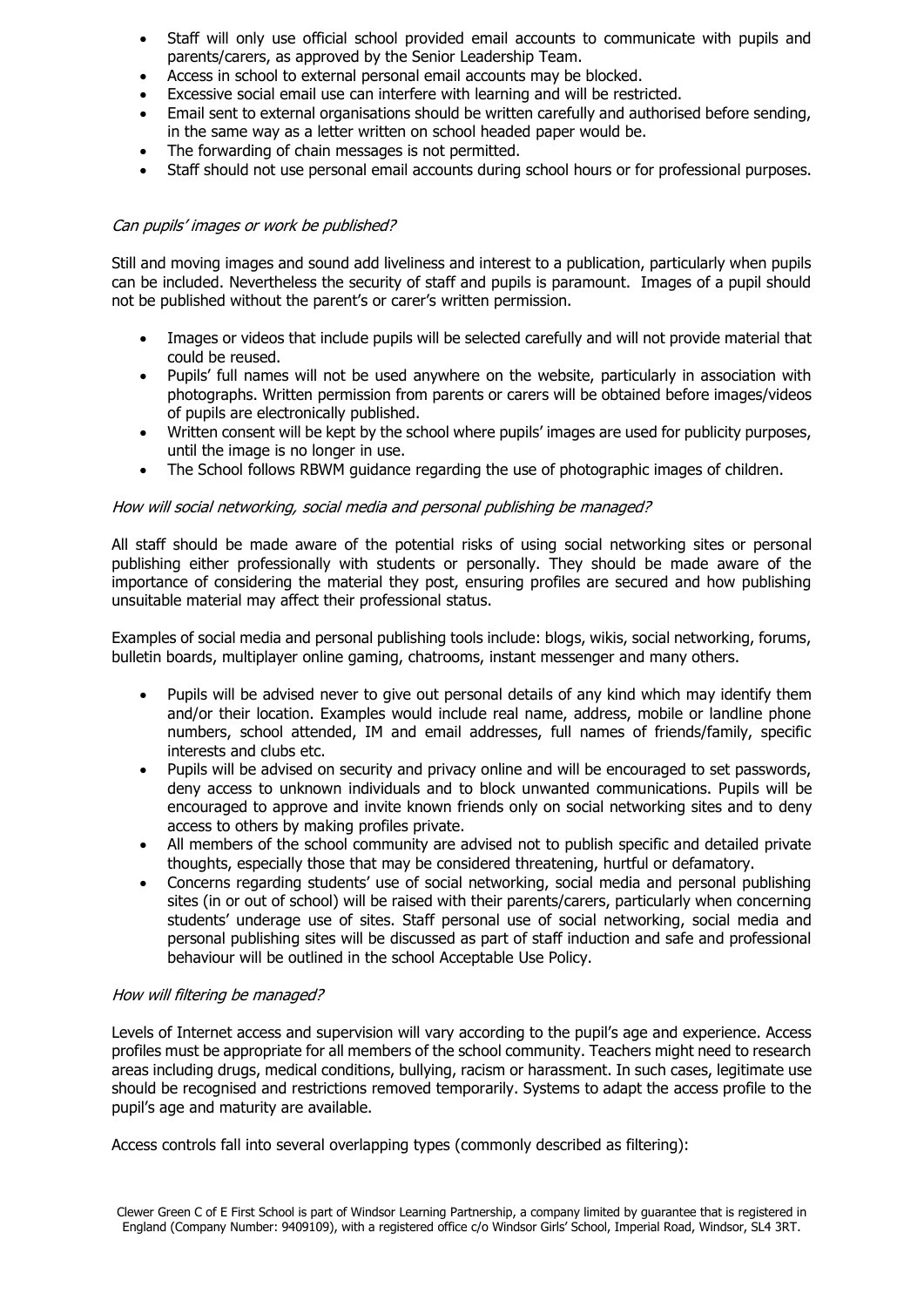- Blocking strategies prevent access to a list of unsuitable sites. Maintenance of the blocking list is a major task as new sites appear every day.
- Dynamic content filtering examines web page content or email for unsuitable words.
- URL monitoring records the Internet sites visited by individual users. Reports can regularly be produced to investigate pupil access.

Occasionally mistakes may happen and inappropriate content may be accessed. It is therefore important that children should always be supervised when using internet access and that Acceptable Use Policies are in place.

In addition, Internet Safety Rules should be displayed, and both children and adults should be educated about the risks online. There is also an Incident Log Book kept in the ICT Suite to report breaches of filtering or inappropriate content being accessed. Any material that the school believes is illegal must be reported to appropriate agencies such as Thames Valley Police or CEOP.

Websites which schools believe should be blocked centrally should be reported to KNS. Teachers should always evaluate any websites/search engines before using them with their students; this includes websites shown in class as well as websites accessed directly by the pupils. Often this will mean checking the websites, search results etc. just before the lesson. Remember that a site considered safe one day may be changed due to the Internet being a dynamic entity. Particular attention should also be paid to advertisements as they can change each time the web page is accessed.

The school's broadband access will include filtering appropriate to the age and maturity of pupils.

- The school will work with the KNS team to ensure that filtering policy is continually reviewed.
- The school will have a clear procedure for reporting breaches of filtering. All members of the school community (all staff and all pupils) will be aware of this procedure.
- If staff or pupils discover unsuitable sites, the URL will be reported to the School e-Safety Coordinator who will then record the incident and escalate the concern as appropriate.
- Changes to the school filtering policy will be risk assessed by staff with educational and technical experience prior to any changes and where appropriate with consent from the Senior Leadership Team.
- The School Senior Leadership Team will ensure that regular checks are made to ensure that the filtering methods selected are effective.
- Any material that the school believes is illegal will be reported to appropriate agencies such as Thames Valley Police or CEOP.
- The school's access strategy will be designed by educators to suit the age and curriculum requirements of the pupils, with advice from network managers.

### How are emerging technologies managed?

Many emerging communications technologies offer the potential to develop new teaching and learning tools, including mobile communications, Internet access, collaboration and multimedia tools. A risk assessment needs to be undertaken on each new technology for effective and safe practice in classroom use to be developed. The safest approach is to deny access until a risk assessment has been completed and safety has been established.

Virtual online classrooms and communities widen the geographical boundaries of learning. Approaches such as mentoring, online learning and parental access are becoming embedded within school systems. Online communities can also be one way of encouraging a disaffected pupil to keep in touch.

Video conferencing introduces new dimensions; webcams are increasingly inexpensive and, with faster Internet access, enable video to be exchanged across the Internet. The availability of live video can sometimes increase safety - you can see who you are talking to - but if inappropriately used, a video link could reveal security details.

Schools should keep up to date with new technologies, including those relating to mobile phones and handheld devices, and be ready to develop appropriate strategies. For instance text messaging via mobile phones is a frequent activity for many pupils and families; this could be used to communicate a pupil's absence or send reminders for upcoming events.

The inclusion of inappropriate language or images is difficult for staff to detect. Pupils may need reminding that such use is inappropriate and conflicts with school policy. Abusive messages should be

Clewer Green C of E First School is part of Windsor Learning Partnership, a company limited by guarantee that is registered in England (Company Number: 9409109), with a registered office c/o Windsor Girls' School, Imperial Road, Windsor, SL4 3RT.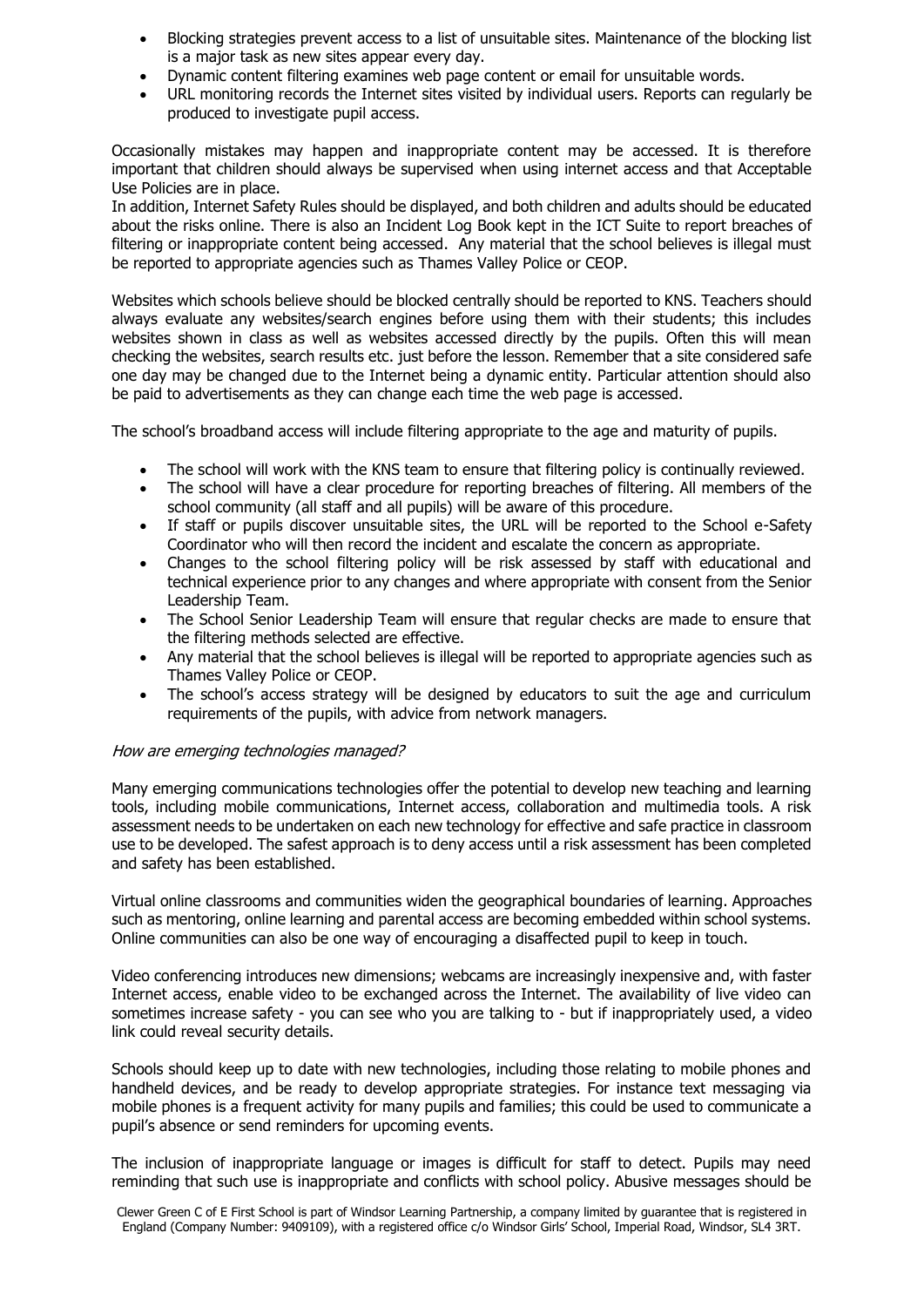dealt with under the school's Safeguarding suite of policies (Child Protection, Positive Relationships and Behaviour, Peer on Peer Abuse and/or Anti Bullying).

- Emerging technologies will be examined for educational benefit and a risk assessment will be carried out before use in school is allowed.
- Pupils will be instructed about safe and appropriate use of personal devices both on and off site in accordance with the school Acceptable Use or Mobile Phone Policy.

### How should personal data be protected?

The quantity and variety of data held on pupils, families and on staff is expanding quickly. While this data can be very useful in improving services, data could be mishandled, stolen or misused.

The Data Protection Act 1998 ("the Act") gives individuals the right to know what information is held about them and provides a framework to ensure that personal information is handled properly. It promotes openness in the use of personal information.

Under the Act every organisation that processes personal information (personal data) must notify the Information Commissioner's Office, unless they are exempt. The Data Protection Act 1998 applies to anyone who handles or has access to information concerning individuals. Everyone in the workplace has a legal duty to protect the privacy of information relating to individuals. The Act sets standards (eight data protection principles), which must be satisfied when processing personal data (information that will identify a living individual). The Act also gives rights to the people the information is about i.e. subject access rights let individuals find out what information is held about them. The eight principles are that personal data must be:

- Processed fairly and lawfully,
- Processed for specified purposes,
- Adequate, relevant and not excessive,
- Accurate and up-to-date,
- Held no longer than is necessary,
- Processed in line with individual's rights,
- Kept secure,
- Transferred only to other countries with suitable security measures.
- Personal data will be recorded, processed, transferred and made available according to the Data Protection Act 1998.

### **Policy Decisions**

### How will Internet access be authorised?

Normally most pupils will be granted Internet access; it may be easier to manage lists of those who are denied access. Parental permission should be encouraged for Internet access in all cases — a task that may be best organised annually when pupils' home details are checked and as new pupils join or as part of the Home-School agreement. If schools do request parental consent for internet access it is essential to record this data. Schools must be aware that students should not be prevented from accessing the internet unless the parents have specifically denied permission or the child is subject to a sanction as part of the school behaviour policy.

- The school will maintain a current record of all staff and pupils who are granted access to the school's electronic communications.
- Parents will be asked to read the School Acceptable Use Policy for pupil access and discuss it with their child, where appropriate.
- All visitors to the school site who require access to the schools network or internet access will be asked to read and sign an Acceptable Use Policy.
- Parents will be informed that pupils will be provided with supervised Internet access appropriate to their age and ability.
- When considering access for vulnerable members of the school community (such as with children with special education needs) the school will make decisions based on the specific needs and understanding of the pupil(s).

### According to Setting Type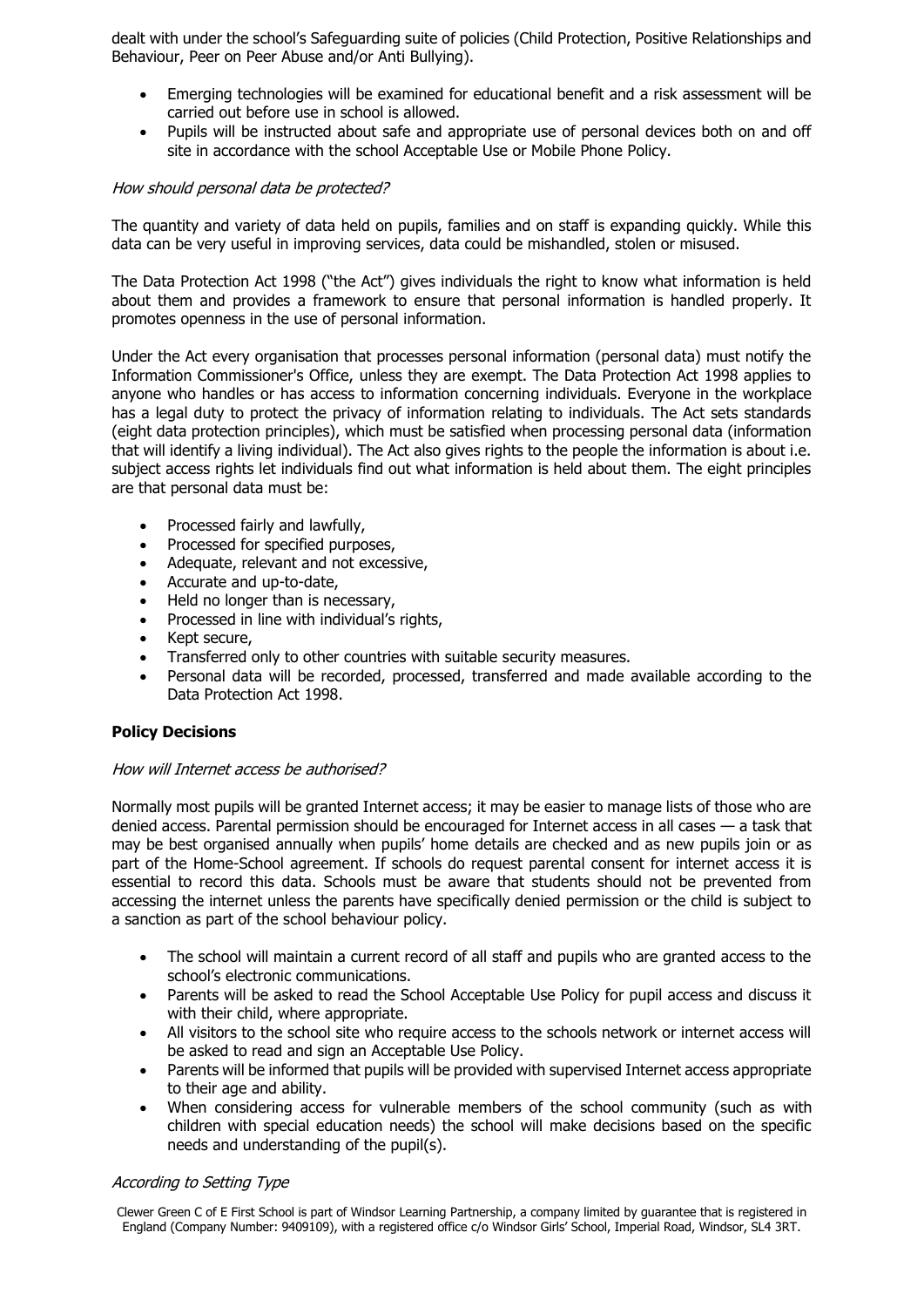- At Key Stage 1 pupils' access to the Internet will be by adult demonstration with occasional directly supervised access to specific and approved online materials.
- At Key Stage 2 pupils will be supervised. Pupils will use age-appropriate search engines and online tools and online activities will be teacher-directed where necessary.

#### How will risks be assessed?

The school will take all reasonable precautions to ensure that users access only appropriate material. However, due to the global and connected nature of Internet content, it is not possible to guarantee that access to unsuitable material will never occur via a school computer. The school cannot accept liability for the material accessed, or any consequences resulting from inappropriate Internet use. The school will audit ICT use to establish if the e–Safety policy is adequate and that the implementation of the e–Safety policy is appropriate.

- The use of computer systems without permission or for inappropriate purposes could constitute a criminal offence under the Computer Misuse Act 1990 and breaches will be reported to Thames Valley Police.
- Methods to identify, assess and minimise risks will be reviewed regularly.

### How will the school respond to any incidents of concern?

e-Safety risks can be experienced unintentionally or deliberately by people acting inappropriately or even illegally. Any potential concerns must be dealt with at a personal level. Teachers are the first line of defence; their observation of behaviour is essential in recognising concerns about pupils and in developing trust so that issues are reported.

Staff should also help develop a safe culture by observing each other's behaviour online and discussing together any potential concerns. Incidents of concern may include unconsidered jokes and comments or inappropriate actions. Any illegal activity would need to be reported to the school Designated Safeguarding Lead.

Where there is cause for concern or fear that illegal activity has taken place or is taking place involving the use of computer equipment, schools should determine the level of response necessary for the offence disclosed. The decision to involve Police should be made as soon as possible, after contacting the MASH or Local Authority e-Safety Officer if the offence is deemed to be out of the remit of the school to deal with.

- All members of the school community will be informed about the procedure for reporting e-Safety concerns (such as breaches of filtering, cyberbullying, illegal content etc).
- The e-Safety Coordinator will record all reported incidents and actions taken in the School e-Safety incident log and other in any relevant areas e.g. Bullying or Child protection log.
- The Designated Safeguarding Lead will be informed of any e-Safety incidents involving Child Protection concerns, which will then be escalated appropriately.
- The school will manage e-Safety incidents in accordance with the school discipline/ behaviour policy where appropriate.
- The school will inform parents/carers of any incidents of concerns as and when required.
- After any investigations are completed, the school will debrief and identify lessons learnt and implement any changes required.
- Where there is cause for concern or fear that illegal activity has taken place or is taking place then the school will contact the MASH Team or e-Safety Officer and escalate the concern to the Police
- If an incident of concern needs to be passed beyond the school then the concern will be escalated to the LA e-Safety Officer to communicate to other schools in the area.

Parents, teachers and pupils should know how to use the school's complaints procedure. The facts of the incident or concern will need to be established and evidence should be gathered where possible and appropriate. e-Safety incidents may have an impact on pupils, staff and the wider school community both on and off site and can have civil, legal and disciplinary consequences.

Complaints about Internet misuse will be dealt with under the School's complaints procedure.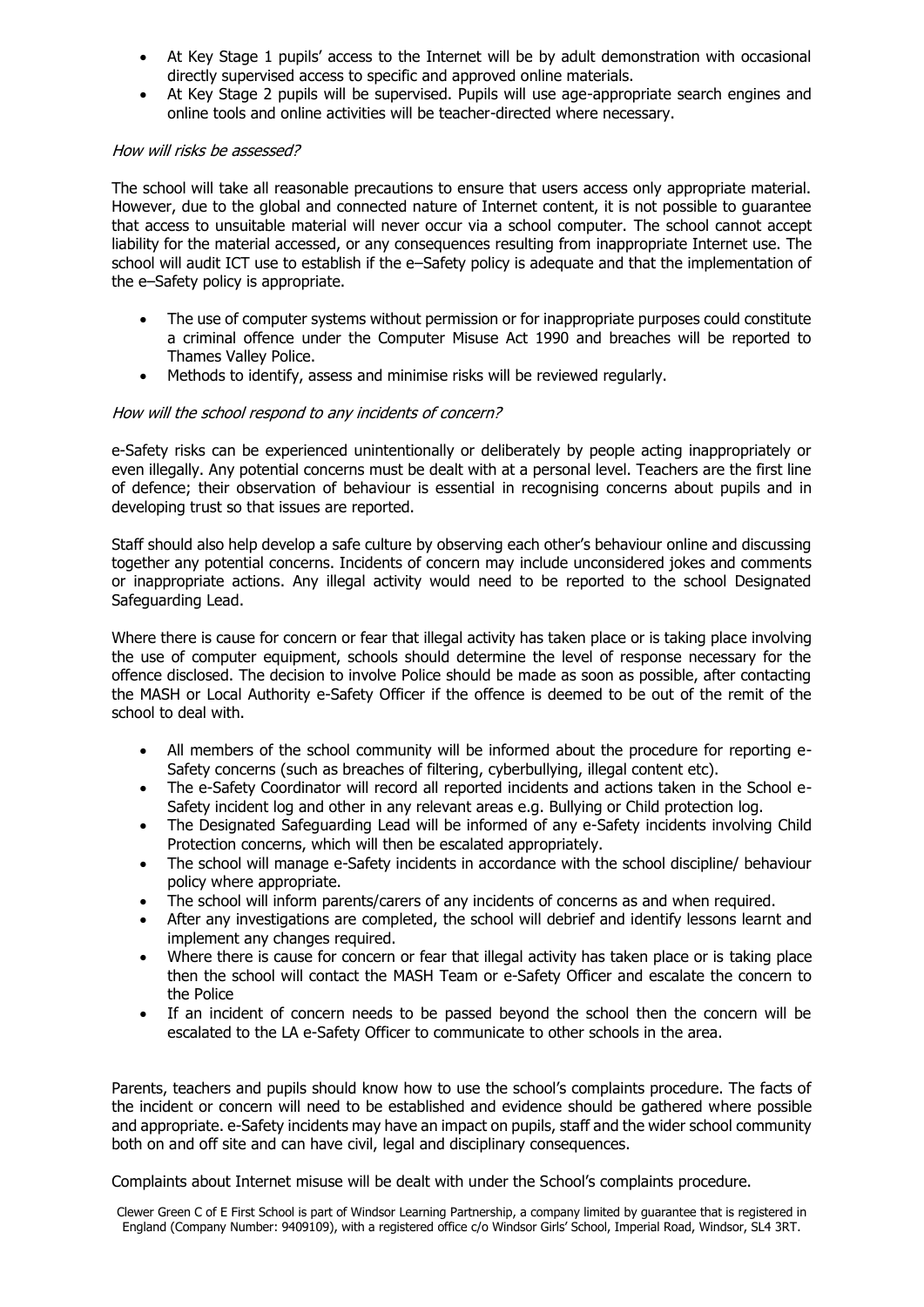- Any complaint about staff misuse will be referred to the Headteacher.
- All e–Safety complaints and incidents will be recorded by the school, including any actions taken.
- Pupils and parents will be informed of the complaints procedure.
- Parents and pupils will need to work in partnership with the school to resolve issues.
- All members of the school community will need to be aware of the importance of confidentiality and the need to follow the official school procedures for reporting concerns.
- Discussions will be held with the Thames Valley Police and/or the MASH to establish procedures for handling potentially illegal issues.
- Any issues (including sanctions) will be dealt with according to the school's disciplinary, behaviour and child protection procedures.
- All members of the school community will be reminded about safe and appropriate behaviour online and the importance of not posting any content, comments, images or videos online which cause harm, distress or offence to any other members of the school community.

### How is the Internet used across the community?

Internet access is available in many situations in the local community. In addition to the home, access may be available at the local library, youth club, adult education centre, village hall, supermarket or cyber café. Ideally, young people would encounter a consistent internet use policy wherever they are.

Regarding internet access in the community, there is a fine balance between ensuring open access to information whilst providing adequate protection for children and others who may be offended by inappropriate material. Organisations are developing access appropriate to their own client groups and pupils may find variations in the rules and even unrestricted Internet access. Although policies and practice may differ, community partners adhere to the same laws as schools. Staff may wish to exchange views and compare policies with others in the community. Where rules differ, a discussion with pupils on the reasons for the differences could be worthwhile.

Sensitive handling of cultural aspects is important. For instance filtering software should work across community languages and may need to consider the pupils' cultural backgrounds.

- The school will liaise with local organisations to establish a common approach to e– Safety.
- The school will be sensitive to Internet-related issues experienced by pupils out of school, e.g. social networking sites, and offer appropriate advice.
- The school will provide appropriate levels of supervision for students who use the internet and technology whilst on the school site.
- The school will provide an AUP for any guest who needs to access the school computer system or internet on site.

### How will Cyberbullying be managed?

Cyberbullying can be defined as "The use of Information Communication Technology, particularly mobile phones and the internet to deliberately hurt or upset someone" DCSF 2007

Many young people and adults find that using the internet and mobile phones is a positive and creative part of their everyday life. Unfortunately, technologies can also be used negatively. When children are the target of bullying via mobiles phones, gaming or the Internet, they can often feel very alone, particularly if the adults around them do not understand cyberbullying and its effects. A once previously safe and enjoyable environment or activity can become threatening, harmful and a source of anxiety. It is essential that young people, school staff and parents and carers understand how cyberbullying is different from other forms of bullying, how it can affect people and how to respond and combat misuse. Promoting a culture of confident users will support innovation and safety.

There are a number of statutory obligations on schools with regard to behaviour which establish clear responsibilities to respond to bullying. In particular section 89 of the Education and Inspections Act 2006 states that:

 Every school must have measures to encourage good behaviour and prevent all forms of bullying amongst pupils. These measures should be part of the school's behaviour policy which must be communicated to all pupils, school staff and parents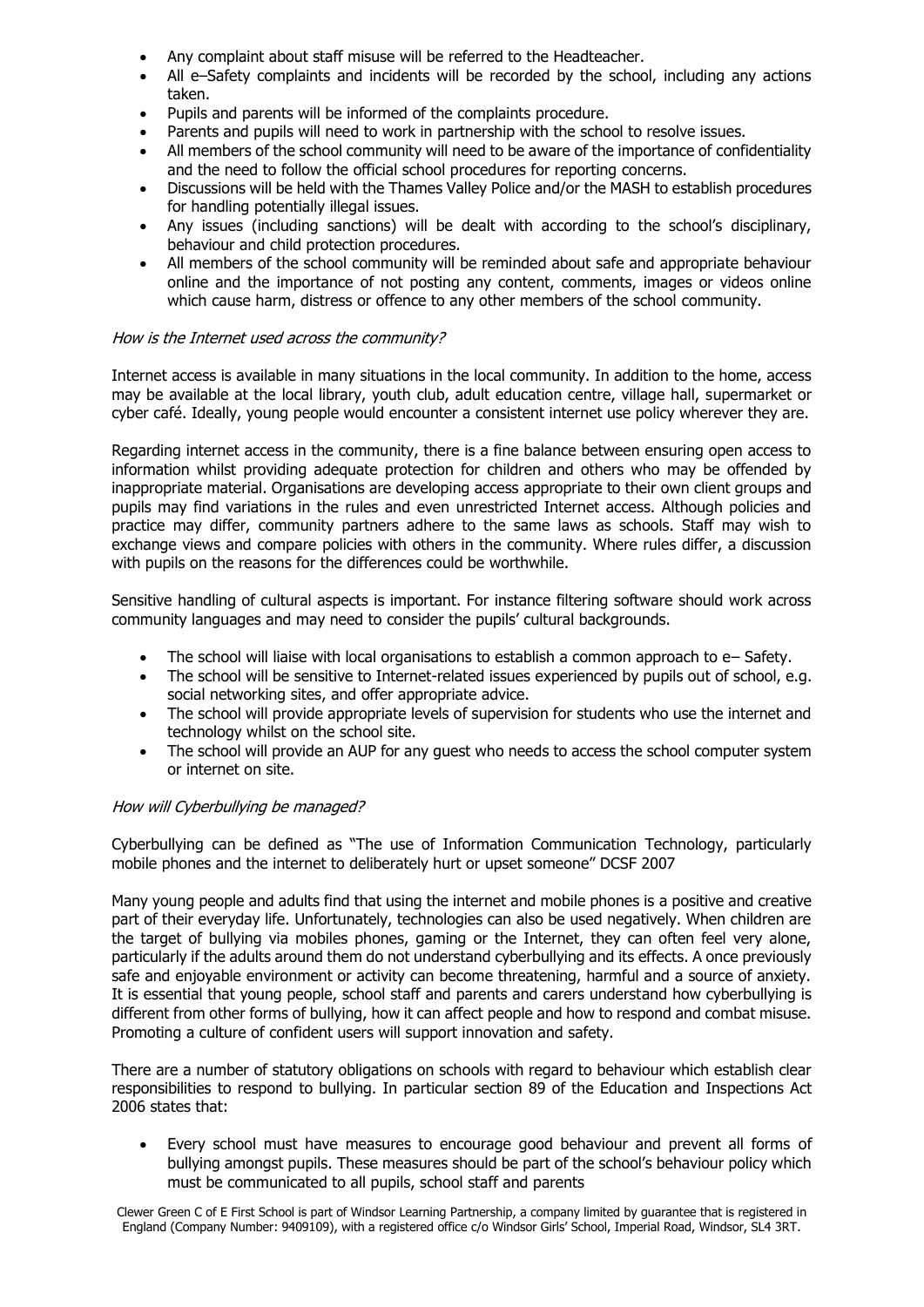Headteachers have the ability to ensure that pupils behave when they are not on school premises or under the lawful control of school staff.

Where bullying outside school (such as online or via text) is reported to the school, it should be investigated and acted on.

Although bullying in itself is not a specific criminal offence in the UK, it is important to bear in mind that some types of harassing or threatening behaviour or communications could be a criminal offence, for example under the Protection from Harassment Act 1997, the Malicious Communications Act 1988, the Communications Act 2003, and the Public Order Act 1986. If school staff feels that an offence may have been committed they should seek assistance from the police.

The DfE and Childnet have produced resources and guidance that can be used to give practical advice and guidance on cyberbullying: http://www.digizen.org/cyberbullying

Cyberbullying (along with all other forms of bullying) of any member of the school community will not be tolerated. Full details are set out in the school's Safeguarding Policies. There are clear procedures in place to support anyone in the school community affected by cyberbullying. All incidents of cyberbullying reported to the school will be recorded. There will be clear procedures in place to investigate incidents or allegations of Cyberbullying.

- Pupils, staff and parents/carers will be advised to keep a record of the bullying as evidence.
- The school will take steps to identify the bully, where possible and appropriate. This may include examining school system logs, identifying and interviewing possible witnesses, and contacting the service provider and the police, if necessary.
- Pupils, staff and parents/carers will be required to work with the school to support the approach to cyberbullying and the school's e-Safety ethos.

#### How will mobile phones and personal devices be managed?

The Governors of Clewer Green CE Aided First School have decided that it is not appropriate for our children to bring mobile phones in to school. When a child has been found with a mobile phone or other personal device on their person, the phone or device will be removed and kept in the office. It can then be collected at the end of the day.

### **Communication of this Policy**

#### How will the policy be introduced to pupils?

Many pupils are very familiar with culture of mobile and Internet use and it is wise to involve them in designing the School e–Safety Policy, possibly through a student council. As pupils' perceptions of the risks will vary; the e–Safety rules may need to be explained or discussed.

Clewer Green CE Aided First School has produced posters covering e–Safety rules which are available to display in every room with a computer to remind pupils of the e–Safety rules at the point of use. Consideration must be given as to the curriculum place for teaching e–Safety. This could be as an ICT lesson activity, part of the pastoral programme or part of every subject whenever pupils are using the internet.

All users will be informed that network and Internet use will be monitored. An e–Safety training programme will be established across the school to raise the awareness and importance of safe and responsible internet use amongst pupils. Pupil instruction regarding responsible and safe use will precede Internet access. e–Safety training will be part of the transition programme across the Key Stages and when moving between establishments. Safe and responsible use of the Internet and technology will be reinforced across the curriculum and subject areas. Particular attention to e-Safety education will be given where pupils are considered to be vulnerable.

#### How will the policy be discussed with staff?

It is important that all staff feel confident to use new technologies in teaching and the School e–Safety Policy will only be effective if all staff subscribe to its values and methods.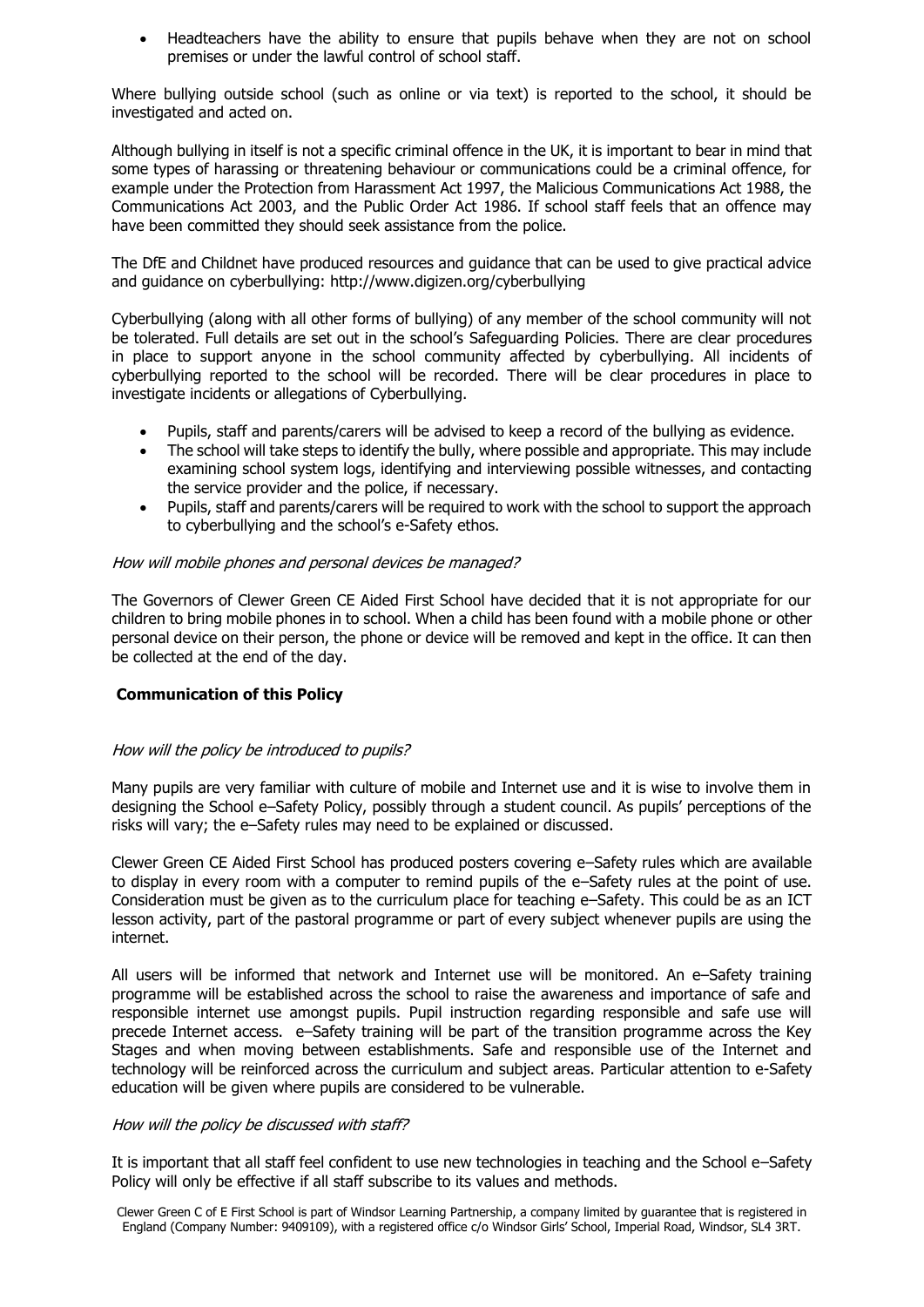Staff should be given opportunities to discuss the issues and develop appropriate teaching strategies. It would be unreasonable, for instance, if cover or supply staff were asked to take charge of an Internet activity without preparation.

All staff must understand that the rules for information systems misuse for Clewer Green CE Aided First School employees are specific and that instances of abuse of these systems will result in disciplinary procedures and potentially dismissal. If a member of staff is concerned about any aspect of their ICT or internet use either on or off site, they should discuss this with their line manager to avoid any possible misunderstanding.

Particular consideration must be given when members of staff are provided with devices by the school which may be accessed outside of the school network. Schools must be clear about the safe and appropriate uses of their school provided equipment and have rules in place about use of the equipment by third parties. Staff must be made aware of their responsibility to maintain confidentiality of school information.

ICT use is widespread and all staff including administration, midday supervisors, caretakers, governors and volunteers should be included in awareness raising and training. Induction of new staff should include a discussion about the school e–Safety Policy.

- The e–Safety Policy will be formally provided to and discussed with all members of staff.
- To protect all staff and pupils, the school will implement Acceptable Use Policies.
- Staff will be made aware that Internet traffic can be monitored and traced to the individual user and that therefore discretion and professional conduct is essential.
- Up-to-date and appropriate staff training in safe and responsible Internet use, both professionally and personally, will be provided for all members of staff.
- KNS who manage our filtering systems or any staff who monitor ICT use will be supervised by the Senior Leadership Team and have clear procedures for reporting issues.
- The School will highlight useful online tools which staff should use with children in the classroom and these tools will vary according to the age and ability of the pupils.
- All members of staff will be made aware that their online conduct out of school could have an impact on their role and reputation within school. Civil, legal or disciplinary action could be taken if they are found to bring the profession or institution into disrepute, or if something is felt to have undermined confidence in their professional abilities.

How will parents' support be enlisted?

Internet use in pupils' homes is increasing rapidly, encouraged by low cost access and developments in mobile technology. Unless parents are aware of the dangers, pupils may have unrestricted and unsupervised access to the Internet in the home. The school may be able to help parents plan appropriate, supervised use of the Internet at home and educate them about the risks. Parents should also be advised to check whether their child's use elsewhere in the community is covered by an appropriate use policy.

One strategy is to help parents to understand more about ICT, by running courses and parent awareness sessions.

- Parents' attention will be drawn to the school e–Safety Policy in newsletters, the school prospectus and on the school website.
- A partnership approach to e-Safety at home and at school with parents will be encouraged. This may include offering parent evenings with demonstrations and suggestions for safe home Internet use, or highlighting e–Safety at other attended events e.g. parent evenings and sports days.
- Parents will be requested to read and sign the school Acceptable Use Policy for pupils and discuss its implications with their children.
- Information and guidance for parents on e-Safety will be made available to parents in a variety of formats. Advice on useful resources and websites, filtering systems and educational and leisure activities which include responsible use of the Internet will be made available to parents.

# **OTHER RELEVANT POLICIES**

- **Safeguarding - Anti-Bullying**
- **Safeguarding - Child Protection Policy**
- **Safeguarding – Children Missing in Education**